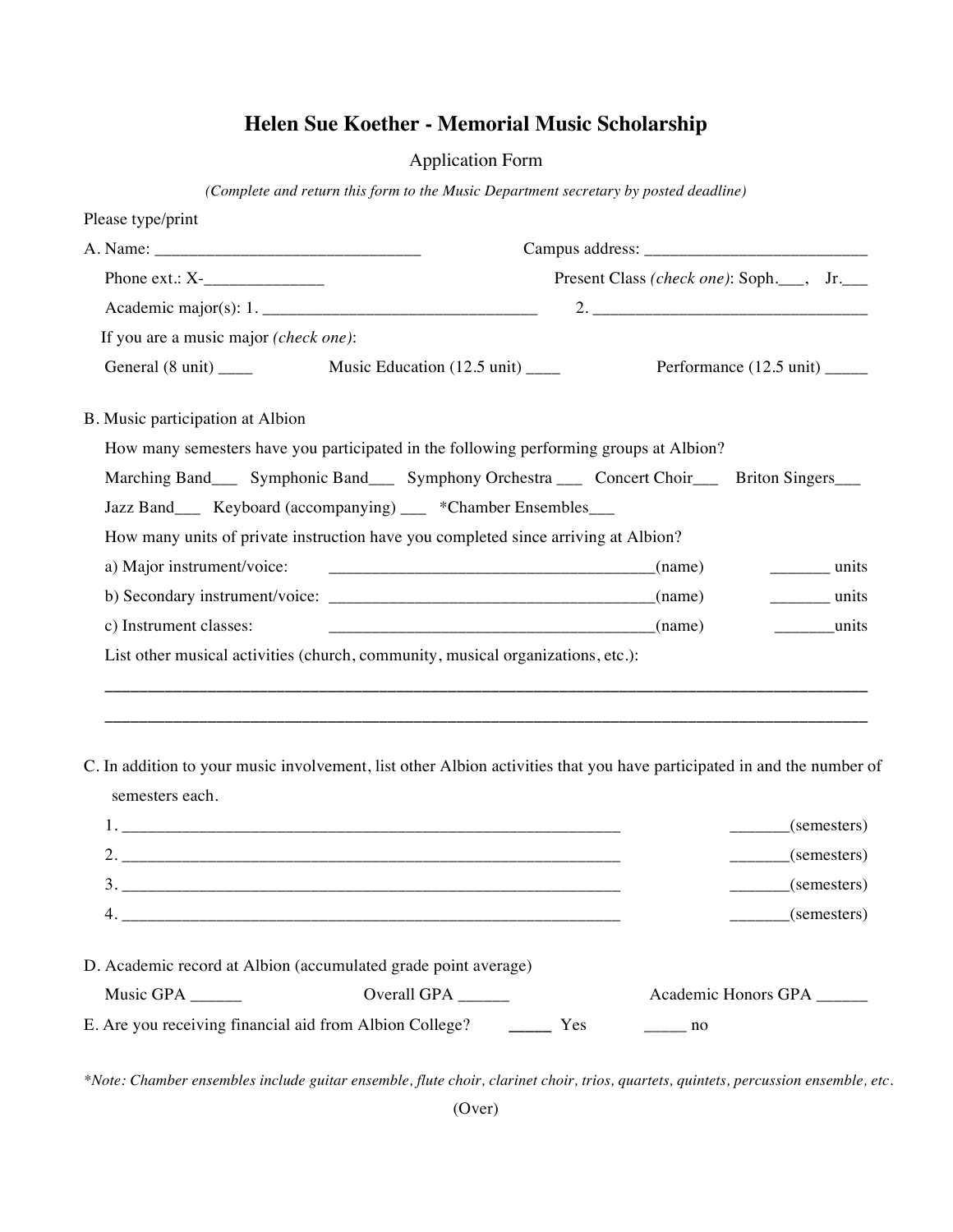F. As succinctly as you can, state why you believe that you are qualified for this Scholarship.

Her husband, Bernard A. Koether, established the Helen Sue Koether Memorial Music Scholarship '29, in 1987. The monetary prize is presented annually to 1-3 sophomore or junior music students who excel in music. The music faculty selects the recipients. The award is presented at the Honors Convocation and student's names are engraved upon a plaque displayed in the Music Department.